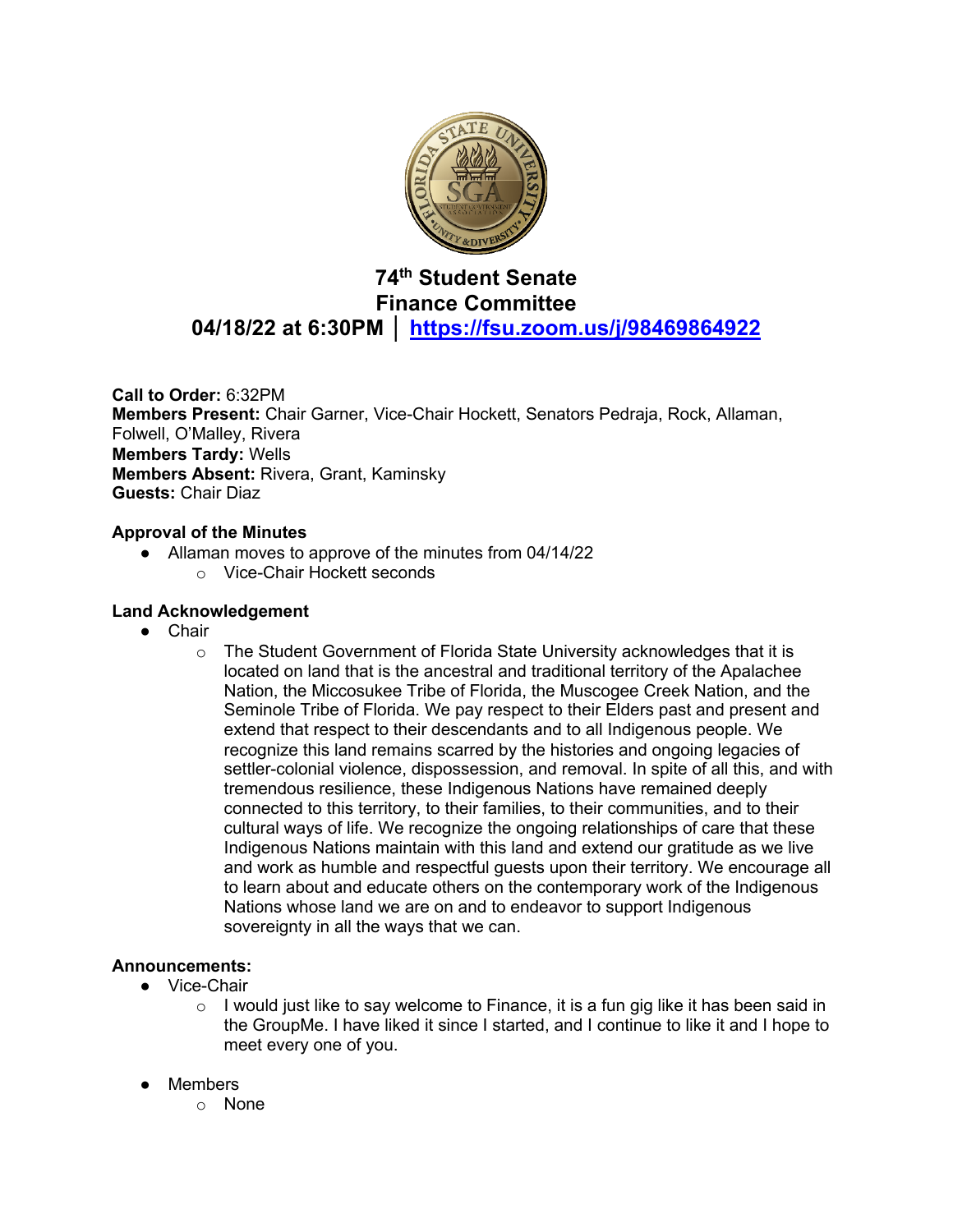- Guests
	- o None

## **Committee Business:**

- **Consent Resolution 20-** Sponsored by Chair Rider (P) Funding Phi Mu Alpha and Club Golf
- **Consent Resolution 21-** Sponsored by Chair Turkomer (P) Allocating funds to Student PIRGs

## **Old Business:**

● None

## **New Business:**

- **Consent Resolution 21 - Sponsored by Chair Turkomer (P)**
	- Opening Statement:
		- Chair Turkomer: Good Afternoon Finance, we have a Consent Resolution to fund Student PIRGs, looking to receive expense funding to receive items such as a wagon/cart, trifolds, coasters, colored sharpies, clipboards, and plastic sign-holders. Specifically for the Earth Week Event they are looking to get chalk. Event will be held all of finals week, they will be continuing their efforts in advocacy, which they will be using these things for. Paint-a-pot event which they will use seeds and the chalk for. The location is TBD. May be held on Landis but will be on campus.
		- Chair Turkomer yields with 3 minutes for closing.
	- Technical Non-Debatable Questions:
		- Rock: Can you please repeat what the funding is for?
		- Chair Turkomer: Fund Student PIRGs requesting funding for aforementioned items. Used for Earth Day Event.
	- **Folwell moves to enter round-table discussion; Allaman seconds**
	- Round-Table Discussion:
		- Vice-Chair Hockett: Has Student PIRGs received funding for this event before?
		- Chair Turkomer: No, new event to set precedence. Funding for materials will help with future engagement.
		- Folwell: How many people are expected per day.
		- Chair Turkomer: No information on per day, however, expected turnout for Paint-a-pot is 50-60. 30 pots total but also see participation through advocacy.
	- **Folwell moves to call the question; Hockett seconds**
	- Closing Statement:
		- Chair Turkomer: A lot of the items being requested for will be used for a long time. This request will get most of their preliminary items out of the way. Very straight-forward what they request funding for. Hope to have your support in this consent resolution.
	- Vote:
		- Yes: [7] Vice-Chair Hockett, Senators Pedraja, Rock, Allaman, Folwell, O'Malley, Rivera
		- No: [0] None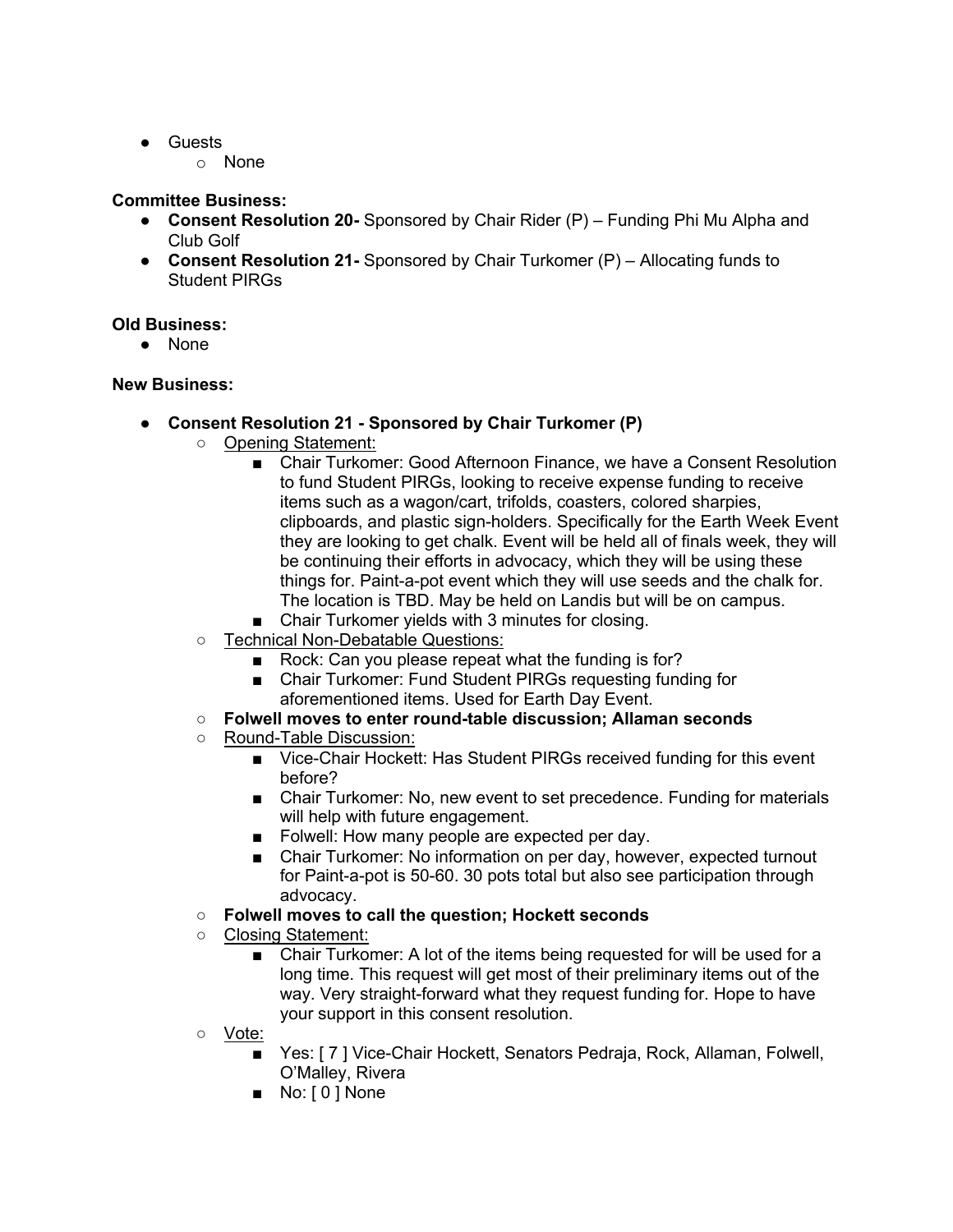■ Abstain: [ 0 ] None

## ○ **RESULT: CONSENT RESOLUTION 21 PASSES**

### ● **Consent Resolution 20 - Sponsored by Chair Rider (P)**

- Opening Statement:
	- Chair Rider: Hello everyone, thank you for being here today. Today I will be asking for funding on behalf of two RSOs at FSU. I would like to start of by saying if you look at the minutes, \$4,828 is what was left at the beginning of the RTAC meeting, and we decided to use all of it. Gained permission from accounting representative and it was stated that it was in the best interest to finish the RTAC budget with these 2 RSOs. She has no more requests; therefore, this is the rest of what can be funded. To start of with club golf at FSU, Club Golf at FSU is one of the most athletic clubs on campus, they do a really good job on social media of getting members involved. The name of their event is the Spring 2022 NCCGA National Championship. Qualifiers were last weekend, and they plan on taking around a minimum of 5 members after they qualified. It's a very competitive event and they will be traveling via plane because the event is held in Arkansas which wouldn't be reasonable for a drive. \$2,331 is meant exclusively for the plane ride. Very happy with number. The dates of travel will be the  $21^{st}$  through the  $25^{th}$ . Last time they funded their whole trip, meaning that this championship has great significance. As for the Phi Mu Alpha Sinfonia presented very well. The amount of \$2,497 was to cover their trip and they are a great fraternity on campus and their objectives are to develop the best and truest fraternity on campus, keep up the fraternal spirit. Brotherhood is vital and they hope to advance music in America. They wish to show loyalty to their alma mater. This opportunity was advertised on social media, they are financially certified. They came in with an asking price of \$8,267 but that was when there were issues with the Qualtrics but now they are only asking for about 4 members to travel, therefore this quote is reasonable. RTAC looked at this request especially. The event is the Phi Mu Alpha National Convention. The event is held every 3 years. Delayed last year due to the pandemic. It's very important for them to represent FSU. They are still growing. I would be happy to answer any questions. Thank you so much.
	- Chair Rider yields with 1 minute, 30 seconds remaining
	- Technical Non-Debatable Questions:
		- None
	- **Hockett moves to enter round-table discussion; Folwell seconds**
	- Round-Table Discussion:
		- Vice-Chair Hockett: What was the national emergency stated in minutes regarding Phi Mu Alpha?
		- Chair Rider: On the national level Phi Mu Alpha is changing its leadership, therefore, it's important that they are present when this change occurs.
	- **Folwell moves to call the question; Rock seconds**
	- Closing Statement:
		- Chair Rider: Disregard typos in the copy of the Consent Resolution. I think that this Resolution is strong because we have a club that represents the musical students of FSU and a club that represents a